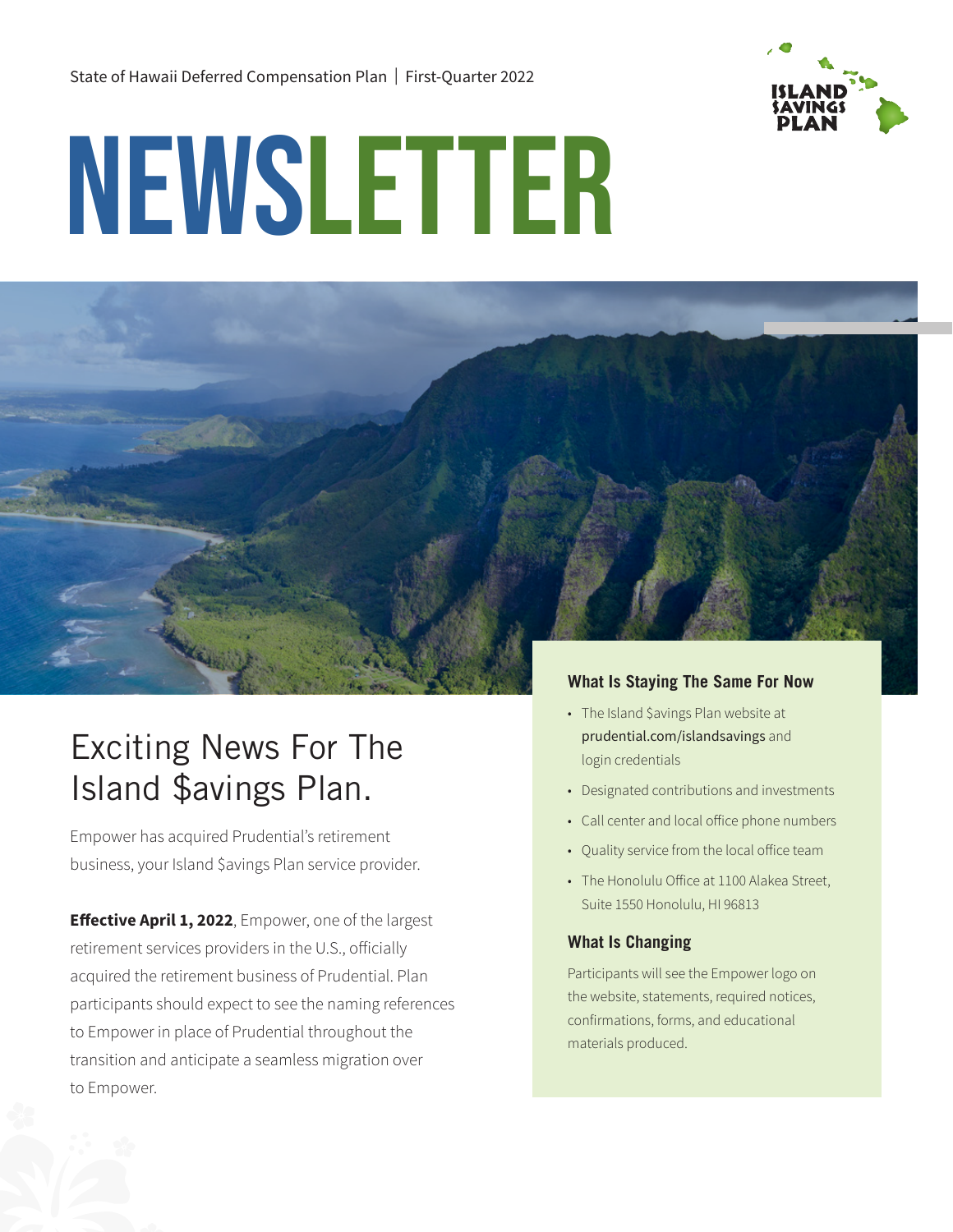

#### **What You Need To Do**

- Make sure your contact information is up to date.
- If you have any additional questions, you may contact a local Island \$avings Plan Retirement Education Counselor.

Call the Island \$avings plan info line: 888-71-ALOHA (888-712-5642) and select "2" weekdays from 8:00 a.m. to 5:00 p.m. HST and Saturdays from 8:00 a.m. to 12:00 p.m. HST.

#### **Fund Update**

Vanguard Target Date Funds **Effective January 18, 2022**, the Vanguard Institutional Target Retirement Funds ("Vanguard Funds") were replaced with the Vanguard Target Retirement Trusts II ("CIT"). The change to the CIT options lowered the investment management fees from 0.09% (9 basis points) to 0.075% (7.5 basis points). No action was required from participants who chose to have their existing balance in the Vanguard Funds automatically transferred to an equivalent fund in the CIT options. Participants can see the new CIT options in the [Investments section](https://islandsavings.preparewithpru.com/investments.html) of the Plan website and the change in investments in their Plan accounts.

Stable Value Fund **Example 2018** Effective April 1, 2022, the Second-Quarter 2022 rate is 2.07%.

# **Understanding Retirement Plan Fees**

An important question to consider when planning for retirement is: Should fees be factored into the plan? The truth is, yes. Even a small difference in fees can add up to a sizable difference in future retirement income. The difference depends on the account balance, the average annual return and other factors.

A Department of Labor study found that an increase in fees from 0.5% to 1.5% would translate into \$64,000 less for a person with an initial account balance of \$25,000 and an average rate of return of 7% after 35 years (assuming no further contributions).<sup>1</sup> In other words, fees can have a big impact on your savings, but research shows that about 40% of retirement plan participants do not understand fees.<sup>2</sup>

#### Retirement plan fees generally fall into these two categories:

- Administrative fees: These fees cover the expenses of running your retirement plan. They pay for recordkeeping, accounting, and legal support as well as educational programs, statement production, the Plan website, and other services. Recordkeeping fees were reduced to 0.085% (8.5 basis points) effective October 1, 2021. This is an annualized fee that is deducted from your account on a quarterly basis; the reduced rate is on your first-quarter 2022 statement.
- Investment fees: These are fees the investment funds in the Plan charge for investment management and related services. They are presented as a percentage of the value of your investment in the fund, called an expense ratio. These fees are deducted before the daily price or performance is calculated.

It is important to remember that all investments come with fees, but the Plan uses the combined negotiating leverage of Plan participants to keep fees as low as possible. Also, the Plan and investment documentation clearly disclose fees, so you will always know how much you are paying.

If you have questions about your Island \$avings Plan fees and what they pay for, contact your local Retirement Education Counselor for assistance.

#### [1 Department of Labor, "A Look at](http://dol.gov/sites/dolgov/files/ebsa/about-ebsa/our-activities/resource-center/publications/a-look-at-401k-plan-fees.pdf)  [401\(k\) Plan Fees,"](http://dol.gov/sites/dolgov/files/ebsa/about-ebsa/our-activities/resource-center/publications/a-look-at-401k-plan-fees.pdf) 2019.

*The compounding example is hypothetical and for illustrative purposes only and does not represent the performance of any investment.*

[2 CNBC.com, "Roughly 40% of](http://cnbc.com/amp/2021/08/26/40percent-of-americans-dont-understand-401k-fees-federal-watchdog-finds.html)  [Americans don't understand 401\(k\)](http://cnbc.com/amp/2021/08/26/40percent-of-americans-dont-understand-401k-fees-federal-watchdog-finds.html)  [fees, government watchdog finds,"](http://cnbc.com/amp/2021/08/26/40percent-of-americans-dont-understand-401k-fees-federal-watchdog-finds.html) 2021.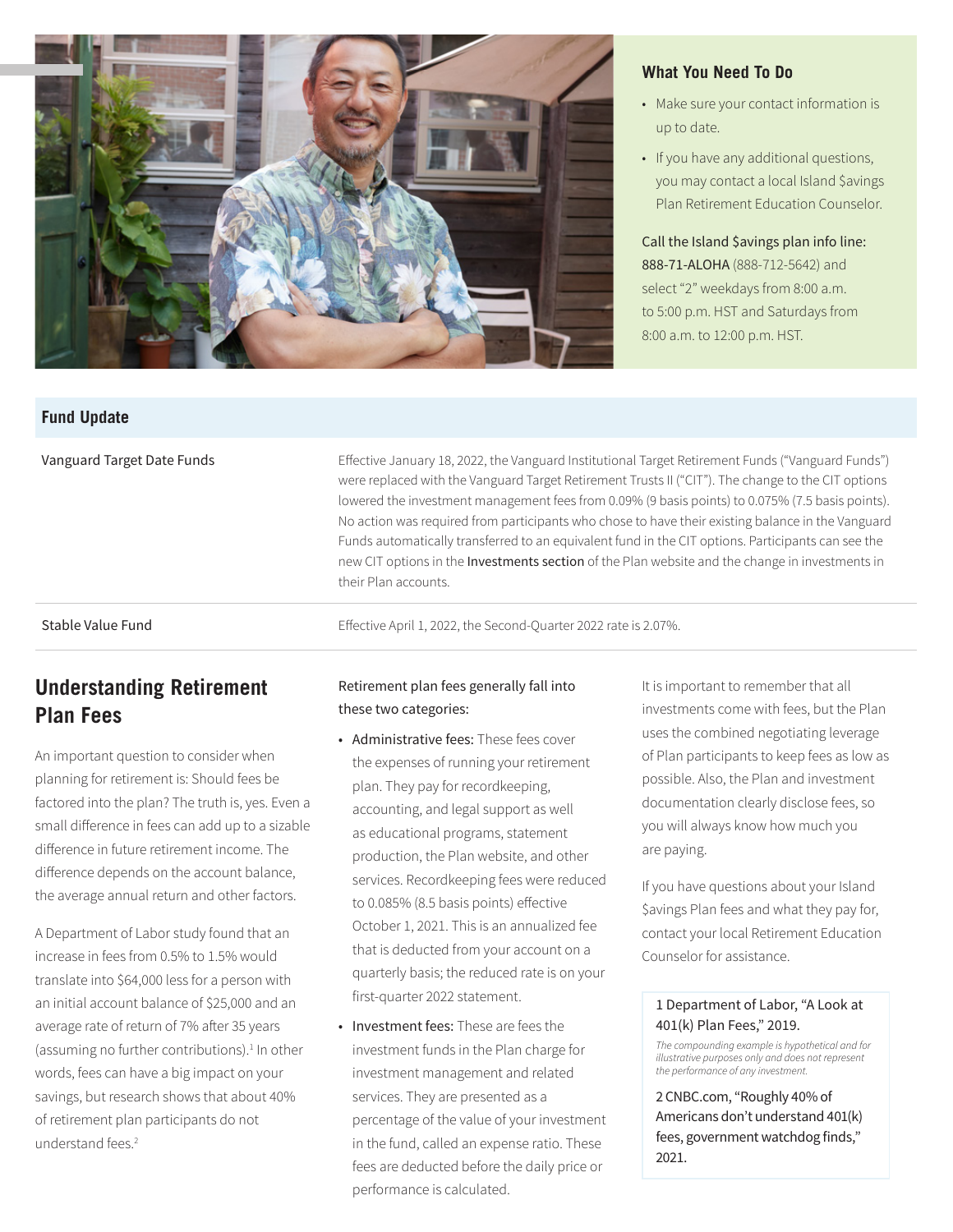# **Staying On Course With Portfolio Rebalancing**

Managing risk is also an important aspect of saving and investing for retirement. You have probably heard about how diversification and asset allocation can help manage risk by spreading your contributions across multiple funds and different asset classes (such as stocks, bonds, and cash equivalents). Another risk management tactic that is easily overlooked is portfolio rebalancing. Rebalancing is the process of shifting assets in your portfolio to bring it back in line with your asset allocation strategy.

#### How your assets may become out of balance

Asset allocation and rebalancing are closely related. Asset allocation is the process of choosing a mix of investments in different asset classes based on your retirement income goals, your tolerance for risk, and the time you have left before you retire. Over time, your mix of investments may become too conservative or aggressive because of market performance or a change in tolerance.

For example, let us assume your stock funds experience strong performance and grow to the point where they make up a larger chunk of your portfolio than when you decided on your asset allocation strategy. Because stocks are generally riskier than bonds, you may

have more risk in your portfolio than you want. Portfolio rebalancing realigns your portfolio with your strategy.

Getting your portfolio back on course If you would like to learn more about rebalancing, schedule some time with a Retirement Education Counselor from the local office. Asset allocation, diversification, and/or rebalancing do not ensure a profit or protect against loss, but your local Retirement Education Counselor can explain these in detail and walk you through the process of getting your retirement account portfolio back in balance.



# **Important Reminders**

#### Daylight savings time changes

Daylight savings time ("DST") began on March 13, 2022. Effective from March 14, 2022, Plan participants have until 10:00 a.m. HST to complete online or telephone deferral changes within the applicable payroll window. The payroll deferral change schedule is available under the [Forms and](https://islandsavings.preparewithpru.com/forms-and-documents.html)  [Documents](https://islandsavings.preparewithpru.com/forms-and-documents.html) tab on the Plan website.

#### Review your beneficiary election

Updating your beneficiary should not be an afterthought. It is important to choose a beneficiary who will receive your Plan account benefits in the event of your death. Review your beneficiary designation regularly, especially when there are changes in your personal situation, such as a

marriage or divorce. Whenever necessary, update the information by logging in to your account online at: [prudential.com/](https://islandsavings.preparewithpru.com/) [islandsavings](https://islandsavings.preparewithpru.com/).

#### Passage of the SECURE Act and Changes to Required Minimum Distributions

In December 2019, Congress passed the SECURE Act, which stands for "Setting Every Community Up for Retirement Security." A major goal of the SECURE Act is to expand opportunities to increase retirement savings through a variety of measures, such as removing the age restriction on traditional IRA contributions. One major aspect of the Act is an increase to the age at which one must take Required Minimum Distributions ("RMD"), from the current 701/2 to 72 years of age. This change will potentially create opportunities for more savings growth.

Starting from calendar year 2020, if you reach 701/2 years old this year, your first RMD payments must begin by April 1 of the year you reach age 72 years. Due to the CARES Act that passed on March 27, 2020, in response to the COVID-19 pandemic, RMDs (previously due to begin after age 701/2) are waived for 2020. Annual lump sum RMD amounts will not be paid after April 10, 2020; however, you will be given the opportunity to elect to receive a distribution if you choose. If you are currently receiving installments on a semi-annual, quarterly or monthly basis, your payments will continue; however, you may stop payments if you elect to in 2020. If you have questions about how the SECURE Act may impact you, you can contact a Prudential Retirement Education Counselor for more information.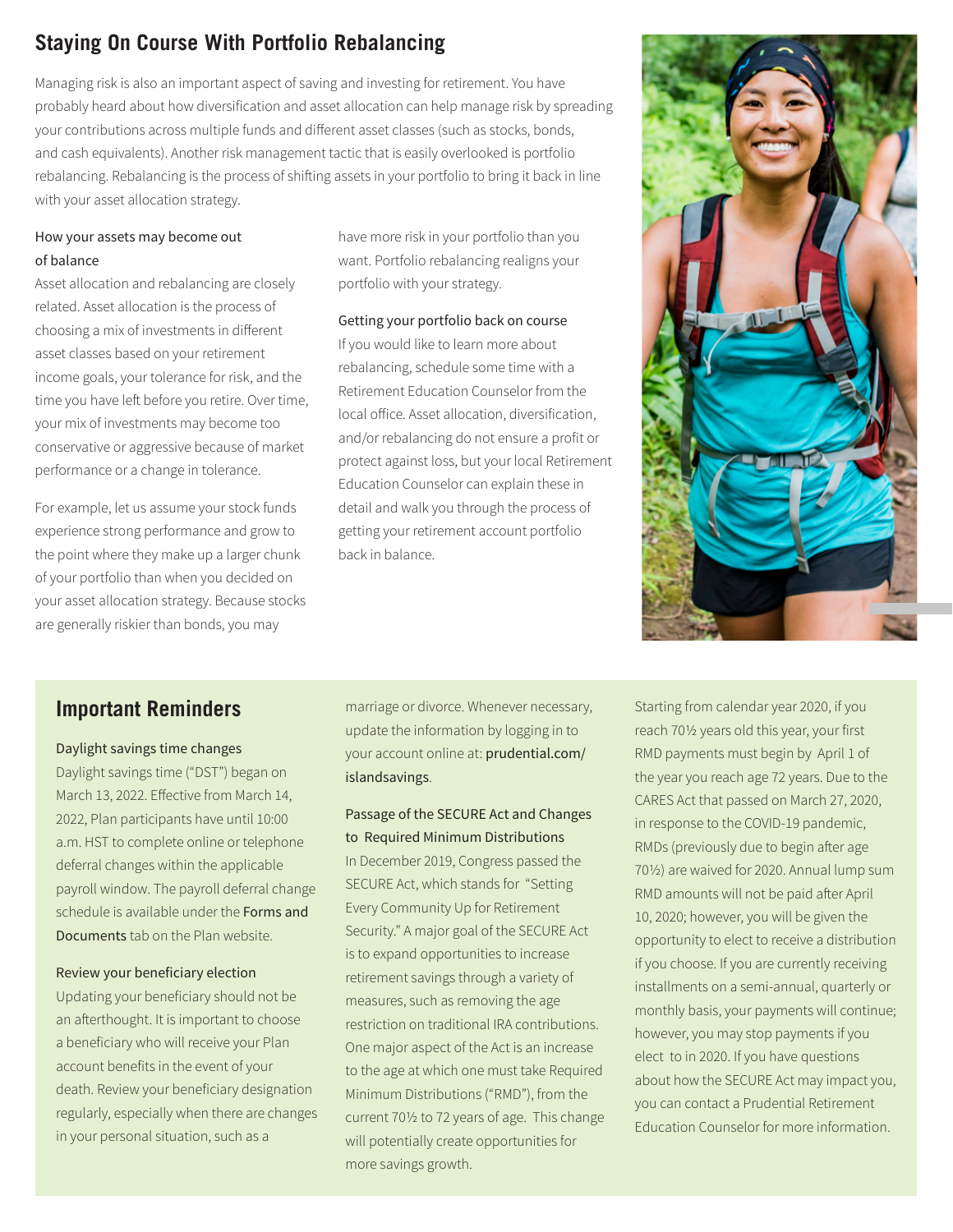# **Board of Trustees**

#### Kalei Rapoza

Chairperson Employee Member University of Hawaii at Hilo Human Resources

#### Ryker Wada

Ex-Officio Member Department of Human Resources Development

#### Roderick Becker

Ex-Officio Member Department of Budget and Finance

#### Ken Kitamura

Employee Member Department of Human Services

#### Kalbert Young

Employee Member University of Hawaii System

#### Reiko Matsuyama

Employee Member Department of Finance County of Kauai

#### Lance Larsen, Jr.

Employee Member Department of Education Civil Rights Compliance Branch Empower

# **Island \$avings Plan Info Line**

888-71-ALOHA (888-712-5642). This automated, toll-free phone number is available 24/7.

Select "1" to speak with a Participant Service Representative weekdays from 2:00 a.m. to 3:00 p.m. HST (DST) or from 3:00 a.m. to 4:00 p.m. HST (after DST ends).

Select "2" to contact a local Island \$avings Plan Retirement Education Counselor weekdays from 8:00 a.m. to 5:00 p.m. HST and Saturdays from 8:00 a.m. to 12:00 p.m. HST.



Honolulu Office 1100 Alakea Street, Suite 1550 Honolulu, HI 96813

### Office hours

8:00 a.m. to 5:00 p.m. HST weekdays 8:00 a.m. to 12:00 p.m. HST Saturdays

#### Free parking

Entrance on Alakea Street; parking ticket validated at the local office



Securities, when presented, are offered and/or distributed by GWFS Equities, Inc., Member FINRA/SIPC. GWFS is an affiliate of Empower Retirement, LLC; Great-West Funds, Inc.; and registered investment adviser, Advised Assets Group, LLC. This material is for informational purposes only and is not intended to provide investment, legal or tax recommendations or advice.

"EMPOWER" and all associated logos and product names are trademarks of Great-West Life & Annuity Insurance Company.

©2022 Empower Retirement, LLC. All rights reserved. 20067-NSL-WF-1740155-0522 RO2228950-0622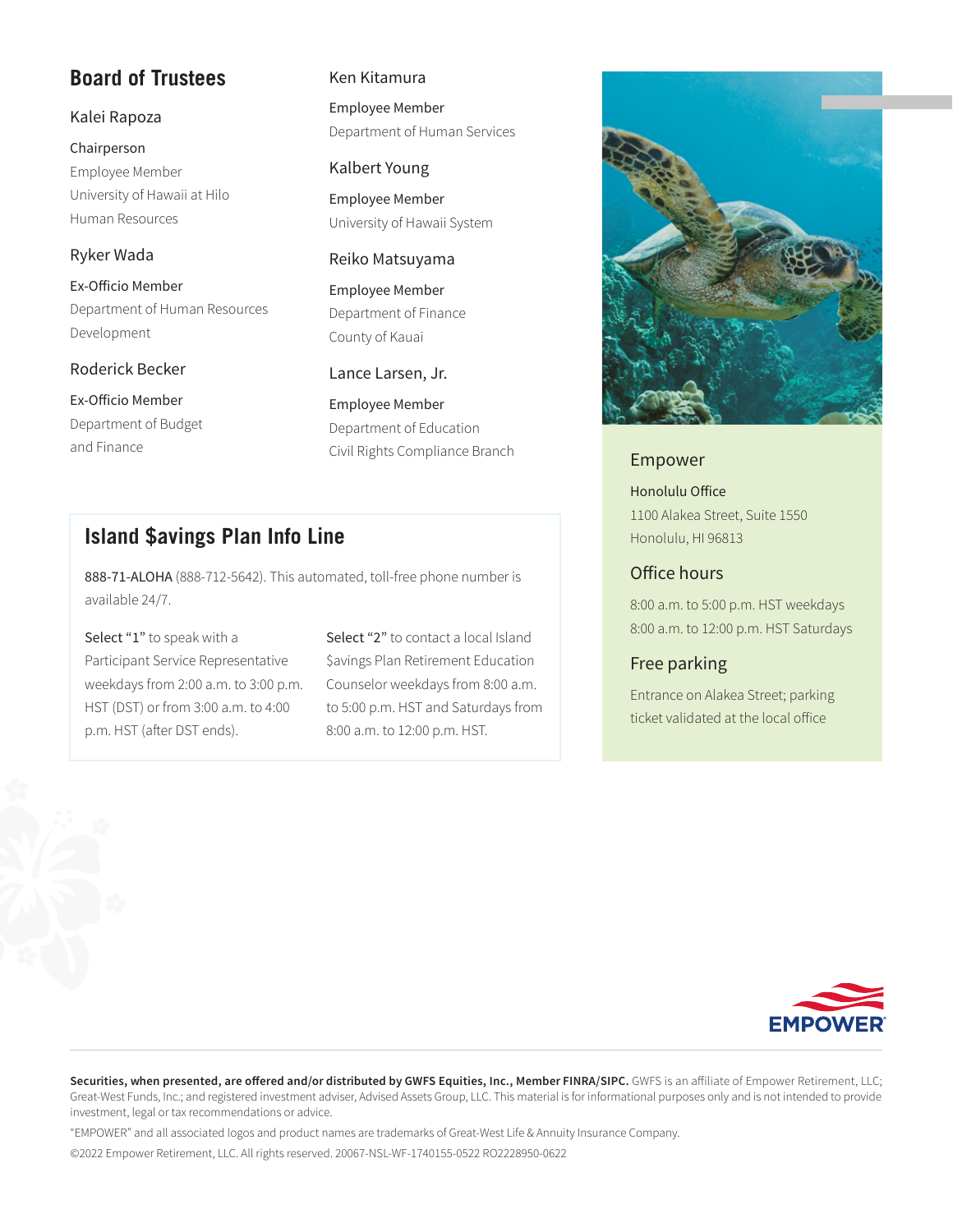# NO ACTION REQUIRED: FOR YOUR INFORMATION

#### **Overview**

As of April 1, 2022, Empower acquired the full service retirement business of Prudential Retirement. Over a period of time, you may see references to Prudential and Empower as we transition our experiences. Throughout this process, we want you to know that our focus is on you and making this transition as seamless as possible. For your reference, outlined below is the entity level detail of the acquisition, including important information to help determine who will be servicing your account or other products.

#### Post-close

On April 1, 2022, Great-West Life & Annuity Insurance Company (GWLA), the parent company of Empower Retirement, LLC (Empower) acquired the full service retirement business of Prudential Financial, Inc. In connection with the transaction, GWLA acquired all shares of the following entities, which are no longer affiliated with Prudential Financial, Inc.: Prudential Retirement Insurance and Annuity Company, Prudential Bank & Trust, FSB, Global Portfolio Strategies, Inc., TBG Insurance Services Corporation, MC Insurance Agency Services, LLC, and Mullin TBG Insurance Agency Services, LLC.

Please use the following to determine if Empower is now the service provider for your account. If you have multiple accounts, you may be a customer of Prudential Financial, Inc. and its affiliates (together, Prudential) and Empower.

| <b>ACCOUNT TYPE</b>                                                                                                                                                                                                                                                                                                                                                                                                                                                                                                                                                                                                                                                                        | <b>SERVICE PROVIDER</b>                                                                                                                                                                                         |
|--------------------------------------------------------------------------------------------------------------------------------------------------------------------------------------------------------------------------------------------------------------------------------------------------------------------------------------------------------------------------------------------------------------------------------------------------------------------------------------------------------------------------------------------------------------------------------------------------------------------------------------------------------------------------------------------|-----------------------------------------------------------------------------------------------------------------------------------------------------------------------------------------------------------------|
| If you are an annuitant, contingent annuitant or other beneficiary under a group<br>annuity contract issued or reinsured by Prudential's pension risk transfer business<br>or plan participant whose benefit is administered by Prudential's pension risk<br>transfer business<br>How do I know if this applies to me?<br>You were previously issued an annuity certificate from the Prudential Insurance<br>Company of America in connection with your employer's defined benefit plan OR<br>previously received a communication from your employer that Prudential has issued<br>a guaranteed annuity covering all or a portion of your pension benefit or pays your<br>pension benefit. | Your account remains with<br>Prudential and was not impacted<br>by the transaction.<br>The "Important Disclosures<br>Regarding the Empower<br>Transaction" listed below do not<br>apply to your account.        |
| If you independently purchased an individual annuity, life insurance or investment<br>product with Prudential<br>How do I know if this applies to me?<br>• You independently purchased a product from Prudential (other than a<br>SmartSolutions IRA) that is unrelated to an employer workplace plan.<br>• The product you purchased is issued by The Prudential Insurance Company of<br>America (PICA), Prudential Annuities Life Assurance Corporation (PALAC), Pruco<br>Life Insurance Company, or Pruco Life Insurance Company of New Jersey.<br>. You purchased an investment product or service through Pruco Securities, LLC.                                                      | Your account remains with<br>Prudential and was not impacted<br>by the transaction.<br>The "Important Disclosures<br>Regarding the Empower<br>Transaction" listed below do not<br>apply to your account.        |
| If you are a participant in the Prudential Employee Savings Plan (PESP), the<br>Jennison Associates Savings Plan, the Assurance Savings Plan, the Prudential<br>Supplemental Employee Savings Plan, the Prudential Financial, Inc. 2021<br>Omnibus Incentive Plan and the attendant Prudential Long-Term Incentive<br>Program, the Prudential Financial, Inc. 2016 Deferred Compensation Plan for Non-<br>Employee Directors or the PGIM, Inc. Omnibus Deferred Compensation Plan                                                                                                                                                                                                          | Empower is currently providing<br>services to the plans as a<br>sub-contractor to Prudential for<br>a transitional period. During this<br>period, Prudential will remain the<br>service provider for the plans. |
| How do I know if this applies to me?<br>• You receive statements and other notifications from Prudential in connection<br>with one or more of these plans.                                                                                                                                                                                                                                                                                                                                                                                                                                                                                                                                 | Please carefully review the<br>"Important Disclosures Regarding<br>the Empower Transaction" below<br>that apply to you, as applicable.                                                                          |